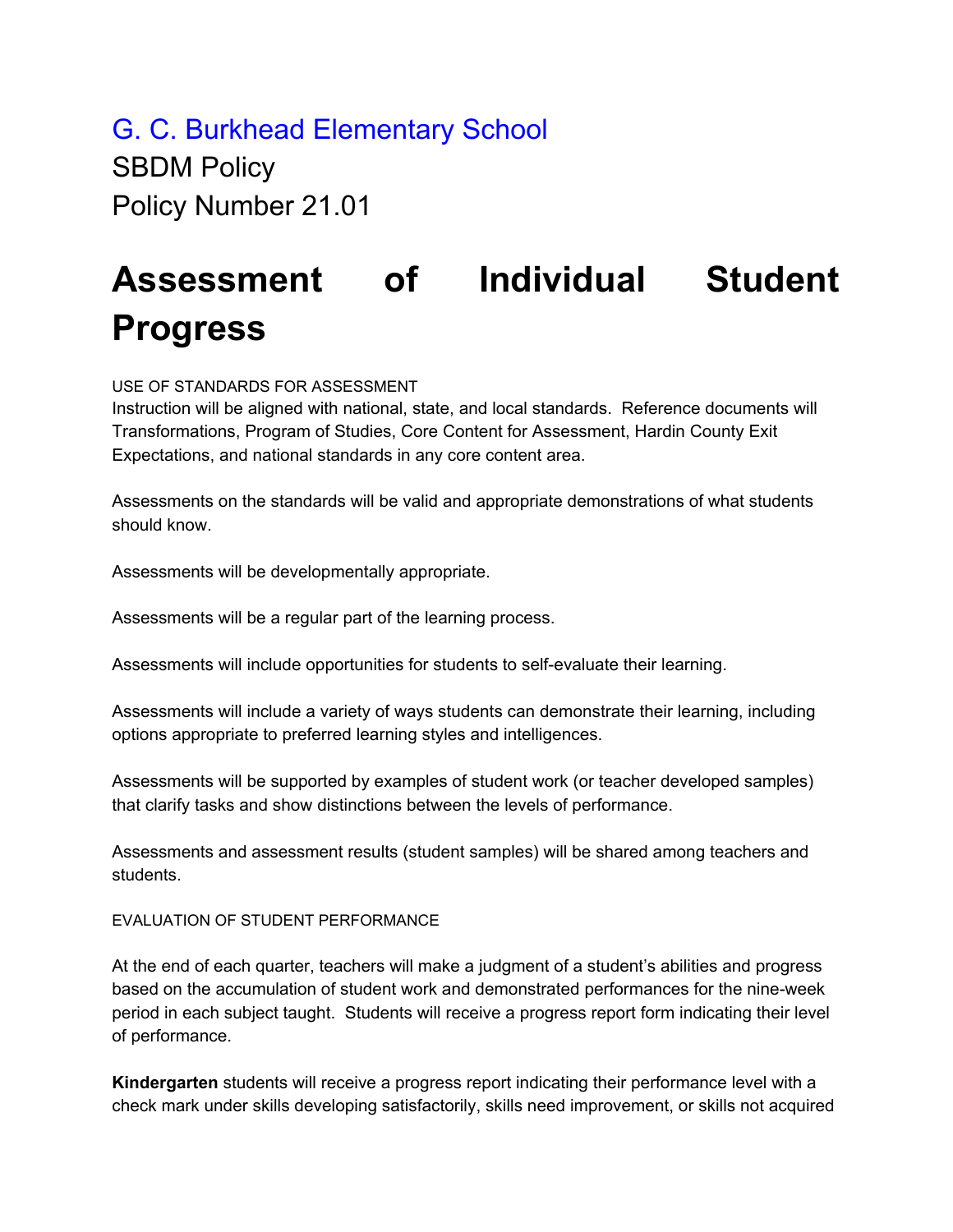in the subject areas of Personal and Social Development Skills, Cultural and Physical Development (art, music, and physical education skills), Pre-mathematics, and Language Arts – Pre-Reading skills.

**P1-P3** students will receive a progress report form indicating a performance level of M – Mastered, L – Learning Content, or C – Area of Concern in Personal and Social Development Skills; Language Arts; Mathematics; Integrated Curriculum that includes science, social studies, personal health and safety concepts, cooperative decision making, critical thinking, and computer skills; and in Cultural and Physical Development areas of art, music, fine arts, process lab, and physical education.

Students will receive formal assessments in P1-P3 in art, music, physical education, process lab, and fine arts.

**4 th grade students** will receive a letter grade of A (excellent), B (good), C (average), D (poor), or F (failing). The grading scale is as follows:

| A | 92-100 | 68-73    |
|---|--------|----------|
| B | 83-91  | $0 - 67$ |

C 74-82

Letter grades will be recorded for students in the following subject areas: Reading English/Writing Spelling Math Social Studies Science/Health

4<sup>th</sup> grade students will be formally assessed in specific skills (developed from the Core Content for Assessment) in art, music, physical education, process lab, and fine arts. Their progress will be indicated with an O (Outstanding), S (Satisfactory), N (Needs Improvement), or U (Unsatisfactory).

Penmanship and Conduct and will also be assessed using O, S, N, or U.

**5 th grade students** will receive a letter grade of A (excellent), B (good), C (average), D (poor), or F (failing). The grading scale is as follows:

A 92-100 D 68-73